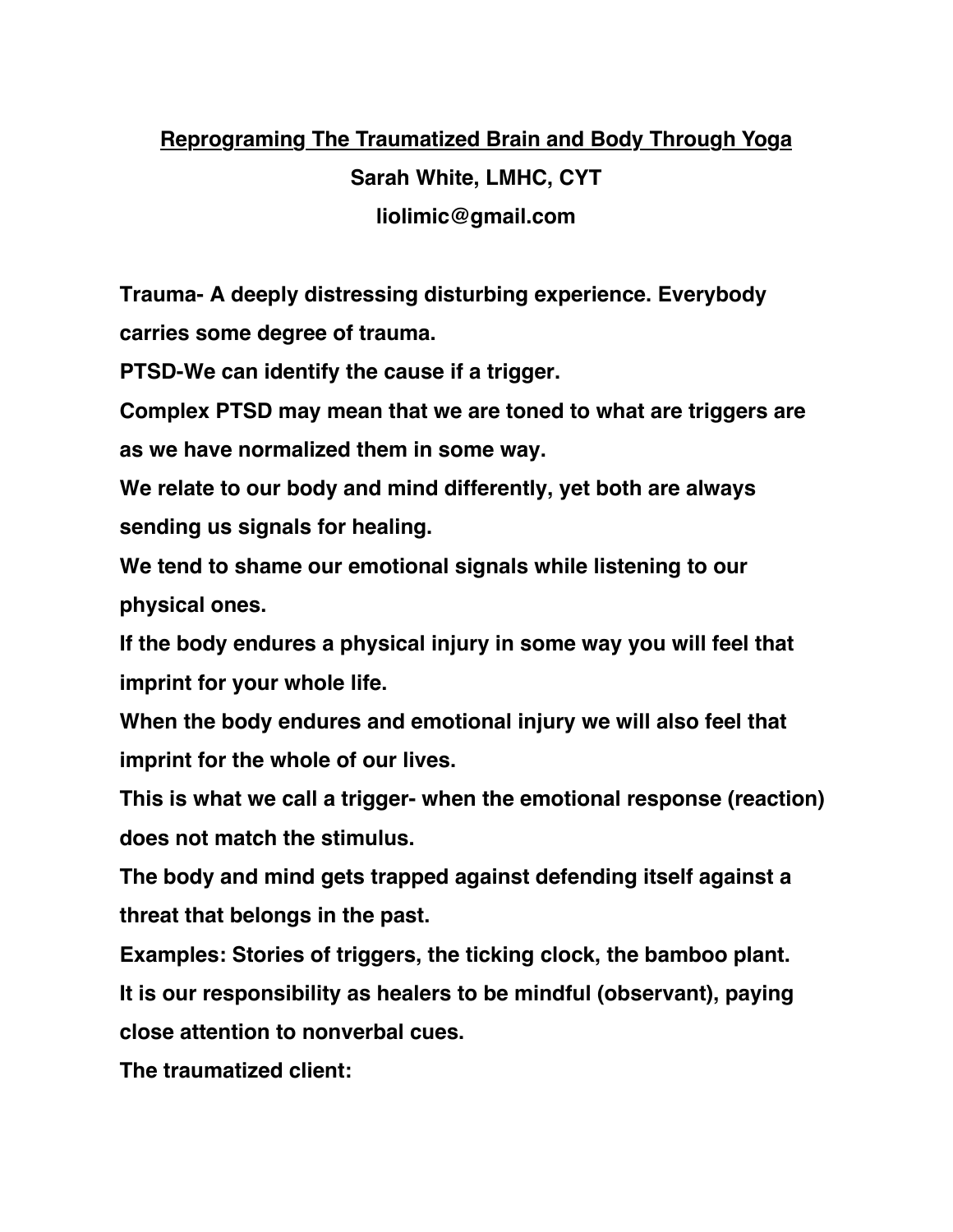- **stiff/tight**
- **• flat affect-tell their story as if it has happened to someone else**
- **• Known as dissociation-a defense mechanism of essentially numbing and avoiding to avoid feelings of being hijacked**
- **• hypervigilence- hyperactive startle reflex**
- **• the 100 yard stare or darting eyes They are trapped in the sympathetics nervous system of fight or flight**

**The brain has a very important job! ENSURE OUR SURVIVAL!!! Our brain is what generates basic signals such as food, rest, shelter, socialization, protection etc. (basic needs) The brain is developed from the bottom up.**

**The youngest part of our brain is the prefrontal cortex (only 30% of the brain)- our cognitive/ rational system that measures consequences i.e.:adolescents (ends at 25 y/o) The traumatized brain gets hijacked! The amygdala (the smoke detector of the brain)- is our internal alarm which alerts us danger becomes hyper-aroused.**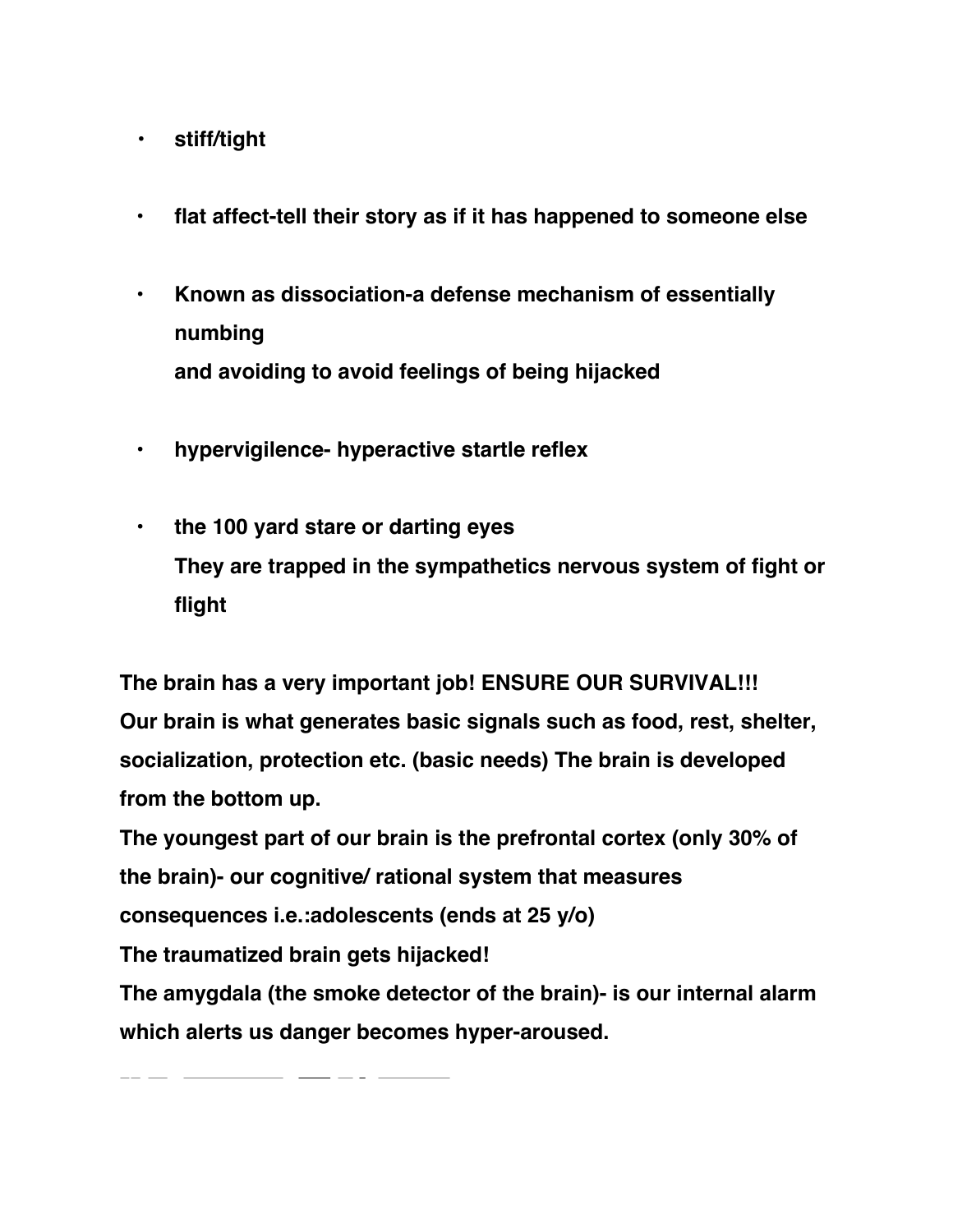**False alarms are everywhere....Again-TRIGGERS! People can begin to present as paranoid.**

**\*In brain scans there is evidence of enlarged amygdala in traumatized people such as holocaust survivors.** 

**We Must Comprehend That Trauma Is NOT All In "The** 

**Mind" (meaning the cognitive process)**

**Trauma becomes a part of our biology, living inside the physical body and nervous system.** 

**Psychosomatic illnesses are very common in traumatized people....Prolonged states of living in fight or flight (saturated in adrenaline and cortisol) deplete us!!!**

**We know this through our own muscle tension at the end of a stressful day...We carry our tension in our bodies, headaches, fatigue, irritability, aching etc.** 

**Trauma gets imprinted on the physical body which is why mental health professionals ask about health conditions on intakes.**

**Common Psychosomatic Illnesses.....** 

**Insomnia** 

**digestive problems**

**poor appetite and over eating**

**IBS**

**Autoimmune diseases**

**Pelvic floor issues especially in sexual trauma** 

**These illnesses are REAL! Avoid the stigma! THE BIGGEST TRIGGER**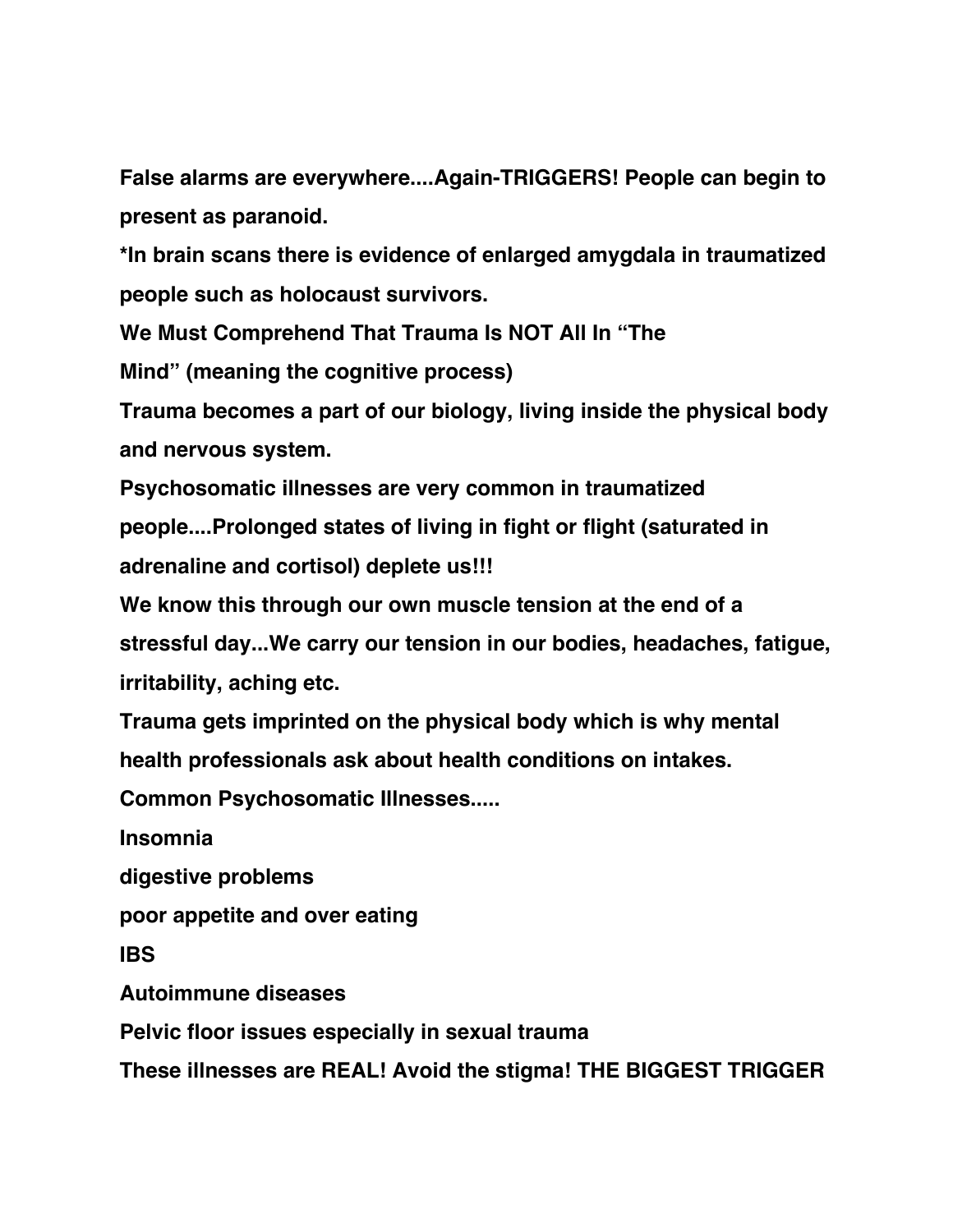### **FOR TRAUMATIZED**

# **PEOPLE.....STILLNESS!!!!!**

**We have the opportunity to help traumatized people reprogram the brain and body! YAY!!!!!**

**Side Note: This is true, we hold a lot of power, do not let people worship you, their recovery is ultimately their own, we are merely shining the light on a path, if they take it...it is theirs! Remind them of their power!** 

**Dr. Bessel Van Der Kolk. Psychiatrist in Massachusetts- Trauma Specialist utilizing embodiment techniques. Book-The Body Keeps The Score.** 

**Yoga is where we have the life changing opportunity to learn what the physical and emotional body is telling us.** 

**We are a numbed out culture in large. Highly addicted** 

- **• food**
- **• social media**
- **• drugs**
- **• alcohol**
- **• shopping**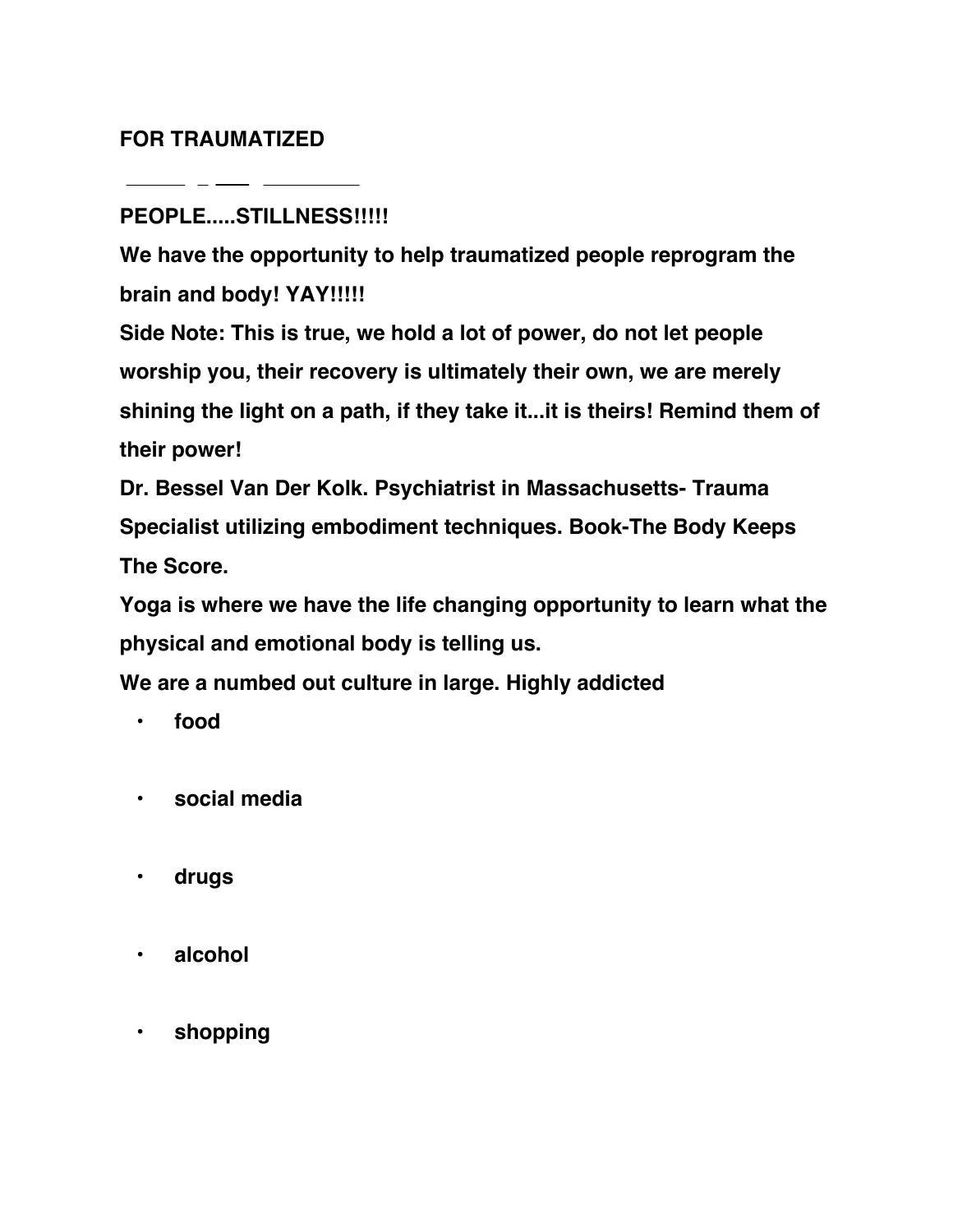**• porn** 

 **• exercising (orthorexia to be enlisted in next DSM)** 

 **• BUSY!!** 

**By helping our students learn how to inhabit the body we teach them how to begin to emotionally regulate. This can change the reactive/ impulsive emotional reaction to become a mindful emotional response. This does not mean that the original emotional reaction doesn't happen, it simply means that we learn to be aware of it and not get hijacked by it.** 

**Ie-Systematic Desensitization now called Exposure Therapy Response- Used for phobia treatment** 

**We all have a particular passion and message to deliver and we as instructors need to be mindful and offer our students options, never assuming that one modality fits everyone as therapeutic yoga instructors.** 

**We need to be conscious of the unconscious emotional injuries stored in the body.** 

**Embodiment work is powerful! Unpleasant sensory surfaces have the opportunity to surface and we are guiding our students through them in teaching them how to listen and regulate their response.** 

**Exercise:**

**Close eyes....Place your hands where you viscerally feel**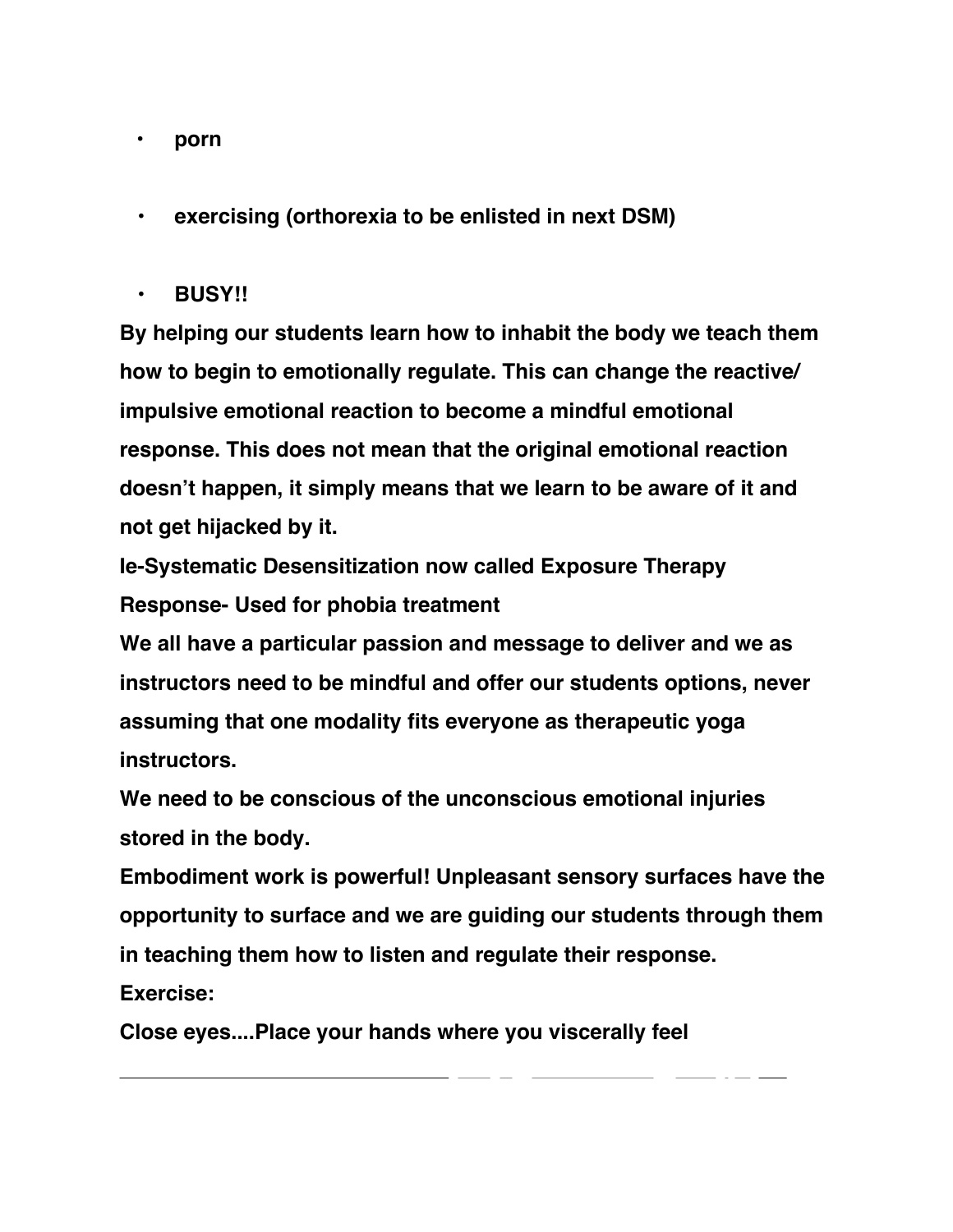**Joy; Fear; Love, Excitement, Sadness, Anxiety, Worry....can you breathe into it and welcome it as a friend with an important message? What We Do As Instructors.**

**\* What we don't do! Yoga is NOT a cure all, we need to encourage people to be open to all modalities of wellness including psychotropic medication. We would never tell someone with serious mental illness that yoga will cure their schizophrenia. Nor should we assume yoga will cure anxiety, depression, addiction. Mental illness is often a genetic issue.**

**\*Telling our students that happiness is a choice is deeply dangerous...it is a spiritual bypass which avoids dark realities. Options, Options, Options!** 

- **• Dharma Talks- Be mindful (aware) of the energy you have. Not everyday is going to be inspiring, you are human too. Be honest with yourself and with what you have to offer your students on the day to day in regards to setting an intention for your class. Remember- there is a power differential while teaching and our students may be impressionable.**
- **• Ask and Encourage- give options for eyes closed or open, if open a soft focal point. When you can, ask a student privately before class about injuries. Take a blind census by asking them to close their eyes for things like hands on assists and incense (some are very sensitive)**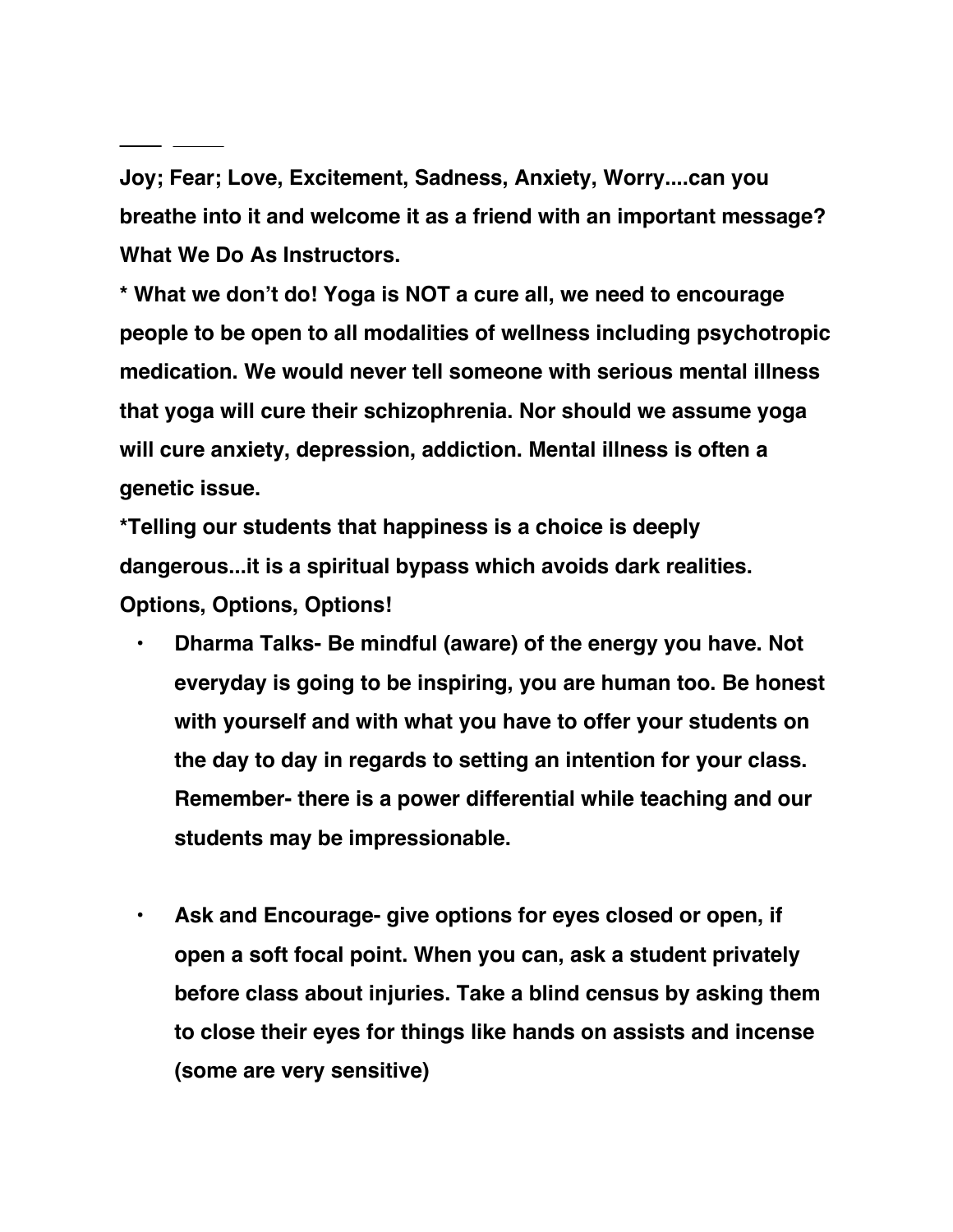- **• Remind-You are there for them**
- **• Language- Notice YOUR vs Notice THE-Your is permission to tune into their practice!**
- **• Breath-Some people experience what is known as breath starvation,**

**pulmonary issues. Counting the breath could be triggering, give an option in pranayama to feel the sensation of the breath in regards to where their bodies move with the breath and the temperature of the inhale and exhale. Encouraging natural breath when needed.** 

- **• Hands-Up or down, Up can feel more vulnerable and down can feel more grounding during seated practices....Stillness Alert!**
- **• Cues- For those who do not want hands on adjustments, try mirroring them or asking them to use their own hands.**
- **Restorative-Stillness Alert....Give them blankets to use to cover**

**especially pelvic bowl.**